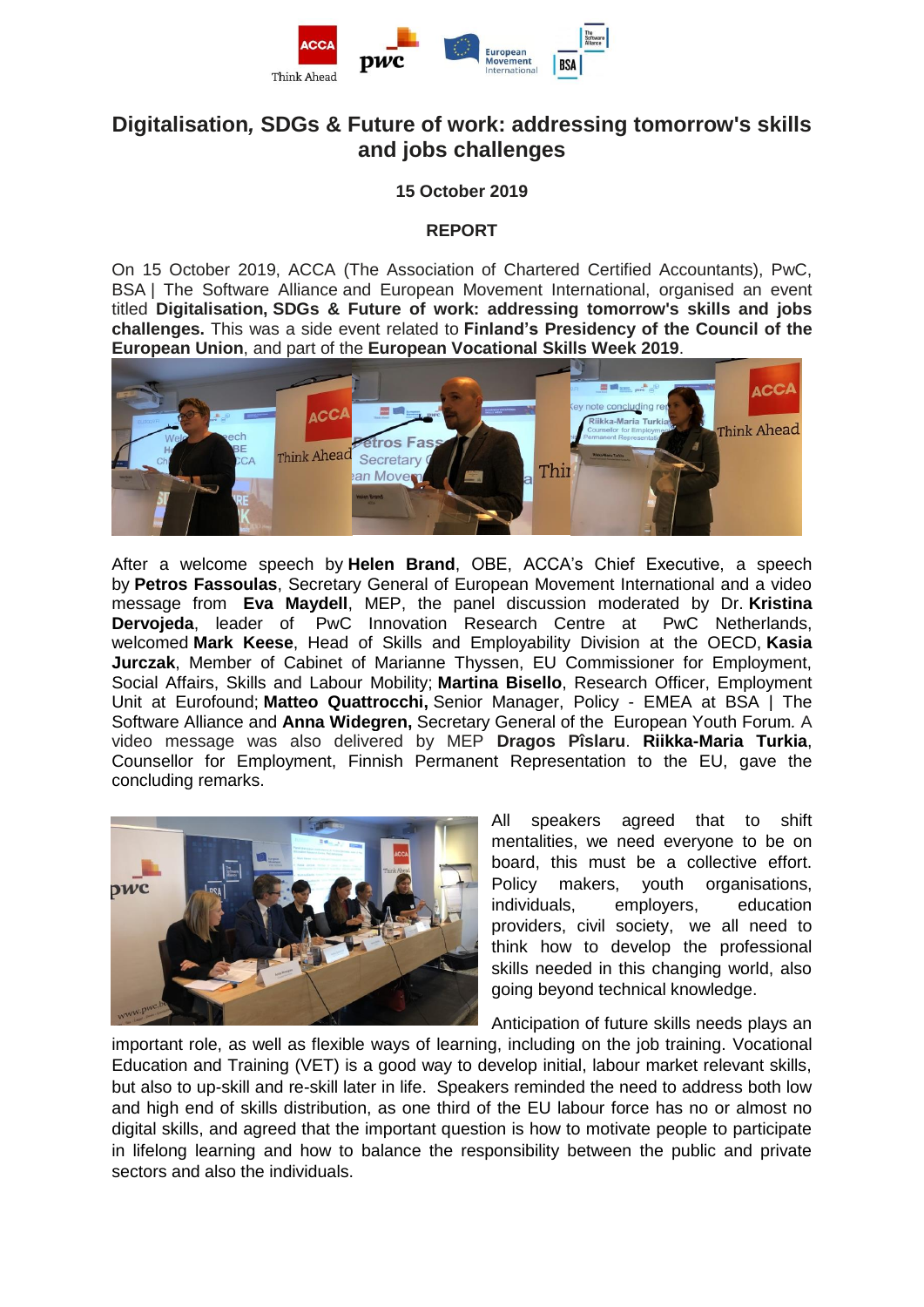

## **Main highlights**

**Helen Brand**, OBE, Chief Executive, ACCA

- The economic landscape is shifting with great velocity across many domains and these are set to have radical impacts. Understanding these shifts and finding the right response is therefore a critical task.
- Given our global and forward thinking nature, it's part of ACCA's DNA to explore global trends and issues for business, economics, society and our profession as a whole. These wider interconnected megatrends, which are important contextual issues for business, map very much to the UN's Sustainable Development Goals or SDGs. For example: technology is impacting our daily lives significantly; demographics are rebalancing future prospects – from the demands of millennials and their preferences, to an older generation living longer; new value creation is dealing with the rise of intangibles and value that does not appear on balance sheets and the changing nature of work means employment is becoming more flexible, and subject to faster disruption, with the rapid rise of the on-demand economy and the spread of new forms of digital labour and business models.
- The Future of work is a worldwide concern, strongly enshrined in the SDGs and Digital is probably the biggest factor shaping it.
- For finance professionals and the accountancy profession, there are many different technologies impacting the future roles that our students and members will perform: automation, robotics, cloud, cyber, social, AI and blockchain. Digital technology is therefore transforming the role and the competencies accountants require. Smart software systems are replacing manual work (like bookkeeping), and automating more complex AND multifaceted processes such as the financial close. We are already seeing increased adoption of cloud computing by business and, as technology advances, there will be further development of intelligent automated accounting systems.
- The expectations businesses have of finance professionals and professional accountants are also evolving. All professional accountants are increasingly expected to look beyond the numbers. They need to have the skills not only to meet more frequent requests for holistic and forward-looking information, but also more frequent ad-hoc reporting from ever-more demanding stakeholders, as the barriers are eroded between financial and non-financial performance.
- Ethics and integrity will also be critical professional skills, forming part of a broader competency framework that includes softer capabilities such as interpersonal skills and emotional intelligence.
- And what is true for finance professionals also applies to our modern economies at large. In our global, fast-evolving, digitalised world, it is imperative to understand the impact – both in terms of disruption and opportunities- of artificial intelligence, Internet of Things and other digital technologies on employment, as well as current and future labour market demand. And of course to take the appropriate actions to re-skill and up-skill the current workforce and make we are equipping the coming generations for the future of work
- The [Joint Research Centre,](https://ec.europa.eu/jrc/sites/jrcsh/files/jrc_paper-eu-policy-making-based-on-facts.pdf) recently launched its report called ['The changing nature of](https://ec.europa.eu/jrc/en/news/how-technological-revolution-changing-world-work-and-skills-eu)  [work and skills in the digital age'.](https://ec.europa.eu/jrc/en/news/how-technological-revolution-changing-world-work-and-skills-eu) This offers an evidence-based analysis of the impact of technology on labour markets and the need to adapt education policies to boost digital skills.
- Through the [ACCA Qualification,](https://www.accaglobal.com/lk/en/qualifications/glance.html) we are working to support the development of dynamic professional accountants who are strategic forward-thinkers and who can thrive in this world of constant technological change and global connectedness. We're looking to equip our students with the real-world skills and expertise they need to make an immediate positive impact in all types of organisation – whether in the public or private sectors, in industry or professional services and public practice.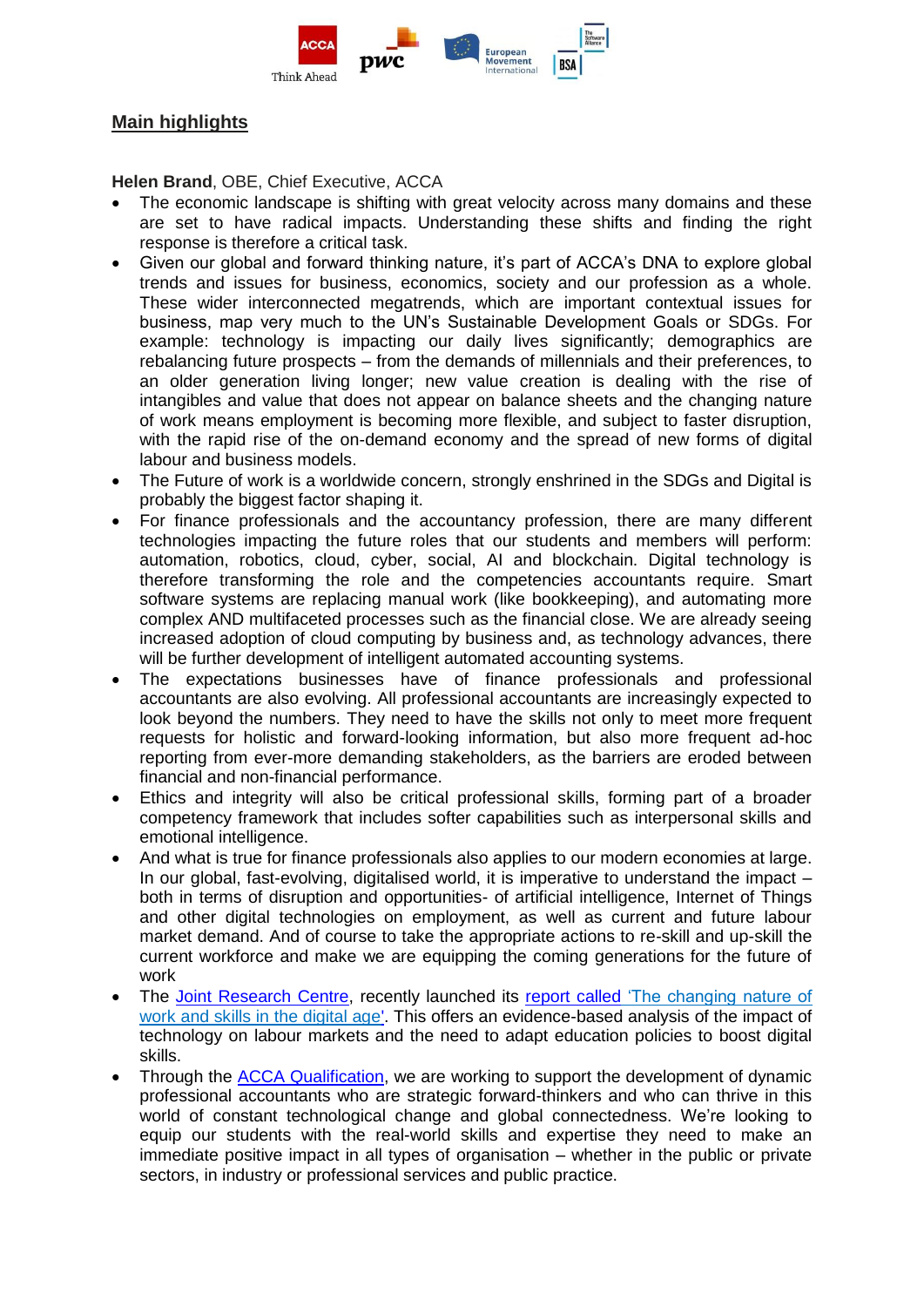

- ACCA has identified digital the awareness and application of existing and emerging digital technologies, capabilities, practices and strategies - as one of our seven professional quotients vital for success.
- ACCA research suggests that to add value, the professional accountant of the future will need an optimal and changing combination of professional and interpersonal skills; a collection of technical knowledge, skills and abilities, combined with interpersonal behaviours and qualities. Some of these may be assessed using standardised tests and others not so easily. Collectively this is what our research has defined as the professional quotients of future accountants, at the centre of which technical and ethical skills feature prominently.
- ACCA has an established digital and technology research programme, which includes our latest research on [Machine Learning,](https://www.accaglobal.com/gb/en/professional-insights/technology/machine-learning.html) outlining the tremendous opportunities this area has for our profession, and why ethical judgment and emotional intelligence remain vital attributes.
- In our research, we define emotional intelligence is 'the ability to identify your own emotions and those of others, harness and apply them to tasks, and regulate and manage them'. And, to help our members, students and anyone to maximise their emotional superpower, we have developed a [unique diagnostic tool](https://www.accaglobal.com/uk/en/professional-insights/pro-accountants-the-future/emotional-quotient-in-a-digital-age.html) which assesses your level of Emotional Quotient against a global benchmark specific to the accountancy profession. Everyone can find out how they personally score against our EQ benchmark by taking this online survey.
- The pace of change means constant evolution if a professional body and its qualifications are to remain relevant to employers. To ensure we continue to meet the changing demands of the profession, ACCA undertakes an annual syllabus review. We go beyond the technical and financial competencies expected of newly qualified ACCA members. Our qualification now also delivers the professional competencies that are required and highly sought after by employers.
- Thanks to our research, we deliver the relevant digital skills that our students and members need by firmly embedding our findings throughout the ACCA Qualification and our CPD resources.
- A key driver of these changes is the expectations captured by the UN Sustainable Development Goals. When we speak about wider reporting and the increasing importance of non-financial disclosures, this is to deliver better social and environmental performance. For professional accountants and finance teams, their active involvement in this is essential.
- We've recently explored progress here in detail in a new report on *[Social and](https://www.accaglobal.com/gb/en/professional-insights/global-profession/Social_and_environmental_value_creation.html)  [Environmental Value Creation.](https://www.accaglobal.com/gb/en/professional-insights/global-profession/Social_and_environmental_value_creation.html)* It examines the role of business in ESG issues and assesses the current state of corporate disclosures on key social and environmental issues around the world. And it sets out five concrete approaches to follow that can support professional accountant to build a more environmentally aware and socially just world. They are: reporting on climate risk; understanding business dependencies on natural capital; measuring social impact; and leading on purpose-led strategies.
- Deploying a mix of these disclosure and decision-making tools and provides the profession with a way to build the economies of the future and start doing it today.
- But to take up the challenge, the profession needs to build it competencies in four areas: Firstly scientific expertise, with new domains of knowledge and a deeper understanding linked to environmental limits, risks and opportunities; Secondly, understanding societal impact and being able to better assess it and opening up the opportunity for greater value creation; Thirdly, collaboratively even more effectively with others across different fields; and lastly, recognising the interconnectedness of social and environmental issues and making sure strategies and priorities reflect them both.
- We believe that professional accountants can support this in many ways through their existing skillsets and by reaching our across their own organisation. By interacting with wider stakeholders on these complex challenges, they will be able to speed up the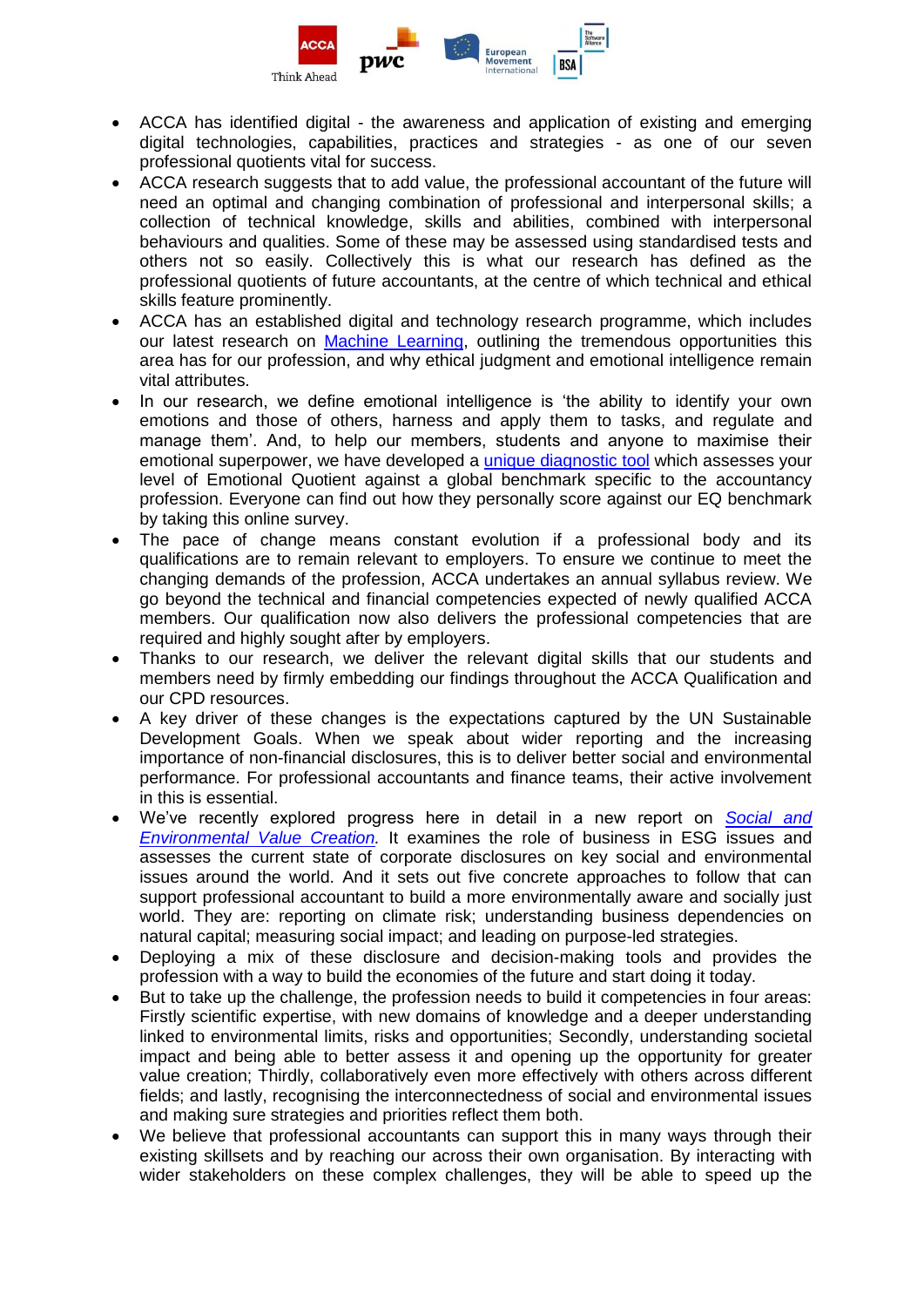

transition needed if we are to deliver the SDGs by 2030. And ACCA is fully committed to this by developing professional accountants with a wider of view of business that covers financial, digital, social and sustainability, alongside an ethical mindset. In short, as ACCA's vision states, leading in developing the accountancy profession the world needs.

 To shift mentalities, we need everyone to be on board. As individuals, employers, education providers, policy makers, we all need to think how to develop the professional skills needed in this changing world, also going beyond technical knowledge. But this requires both a certain mind-set and probably a kind of paradigm shift for many.

**Eva Maydell**, MEP, President of European Movement International

- It's a common cliché that a 12-year old student today has barely an idea what his job in 10 years will be. However, the same is valid for their parents. And it is more dramatic because adaptation to 21st century jobs is more challenging for those who are aware of the 20 century work.
- Technological development means that more and more often humans and machines work and interact together. Digital skills are not competences of the future but necessary skills of today.
- That is why I have embraced education and upskilling of our society as a personal mission and have been working for it. To be successful, this mission requires the active engagement of every business, institution and civil society actor in Europe.

**Petros Fassoulas,** Secretary General, the European Movement International

- Digitalisation presents an enormous opportunity for our continent. But there are some conditions in order to materialise this opportunity. First of all, we need to develop new eskills that are integrated in education systems and make sure that young people are equipped with necessary skills. It is crucial that the existing workforce is trained and retrained because technology is changing much faster than our education systems.
- It is very important to support SMEs, especially when it comes to finance and infrastructures. We must support areas such as e-health, e-commerce and e-governance because opportunities here are enormous. Digitalisation can help our democracy as much as our economy. We also need to promote sustainable growth.
- We cannot continue doing things the way we used to. We shouldn't forget the workforce that needs support, especially when it comes to precarious forms of employment. Necessary regulatory frameworks need to be put in place.
- All these elements must be integrated European institutions and member states need to make sure that regulatory frameworks are closely aligned at the European level.

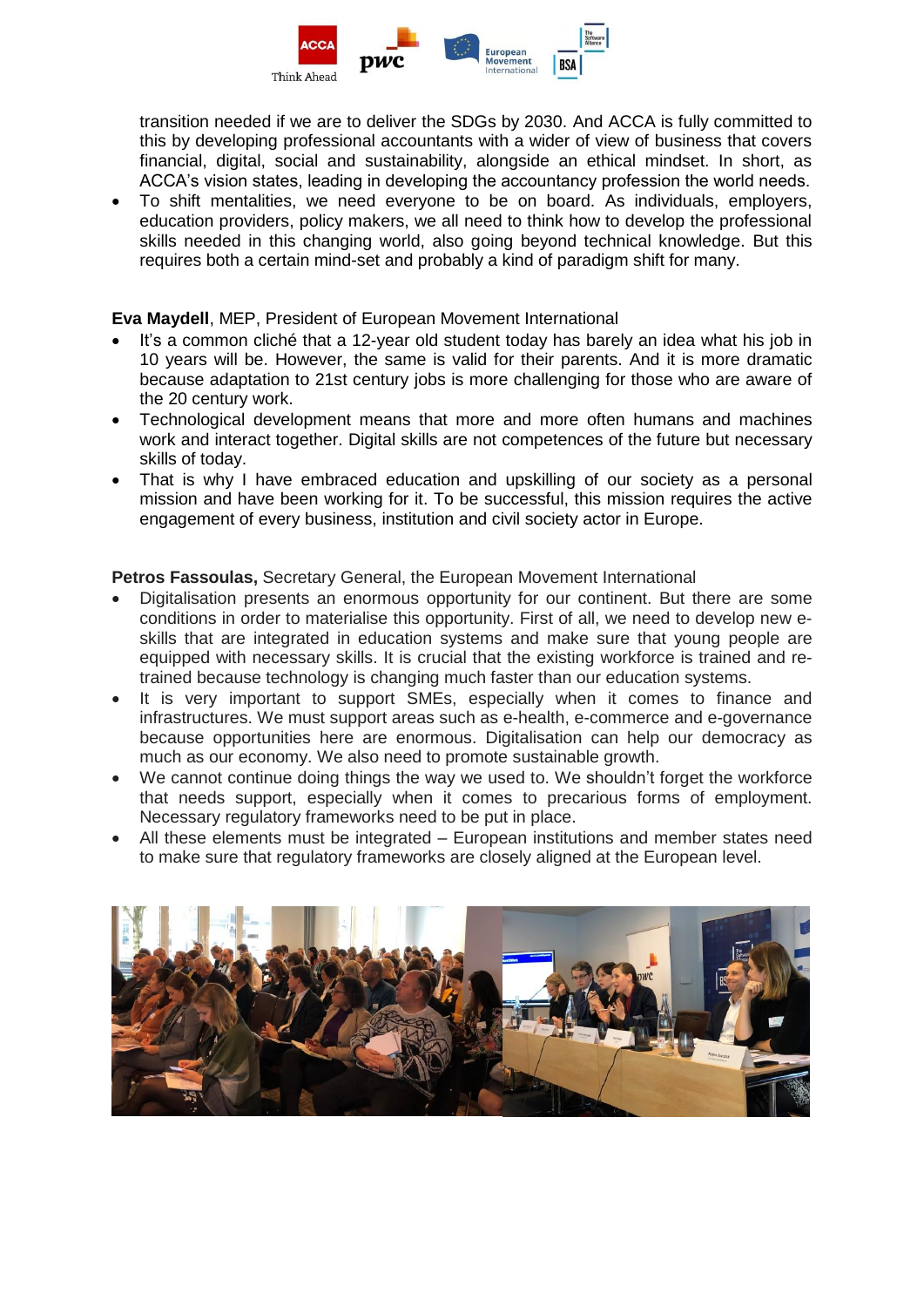

- **Dr. Kristina Dervojeda**, leader of PwC Innovation Research Centre, PwC Netherlands
- PwC is involved in many studies on the future of work and education. PwC is also closely working with the World Economic Forum on issues related to the future of work. A new global upskilling [initiative](https://www.pwc.com/gx/en/issues/upskilling.html) **New World. New Skills** has recently been launched.
- The topic of future of work is immense and can be looked at from many different perspectives. It can be approached from global, as well as individual level.
- Instead of preparing for the future of work we should talk about creating the future of work. PwC research shows that this perspective is missing in current approach on education and training. We are imposing many rules on workers and instead we should be explaining young people that the future of work is in their hands, it is up to them to create the world that they want to work and live in.
- One of the top priorities is upskilling teachers but it is even more important that teachers are supported by leaders of their institutions.



**Mark Keese**, Head of Skills and Employability Division, OECD

- The OECD has recently published a report on the [future](https://www.oecd.org/employment/future-of-work/) of work. We talk a lot about the megatrend of digitalisation but we should remember that technological change has been with us for hundreds of years and has already had a huge impact at different times on the labour market, notably during the first industrial revolution.
- What is different this time is that a number of megatrends are hitting the labour market at the same time. In addition to the digital revolution, we also have globalisation, more intense global competition, ageing population and climate change. All of these things are major disruptors of the labour market and are changing the skills we need for successful careers.
- This raises many challenges for sustainable development goals. It is important to consider SDGs, in particular SDG  $4 -$  the promotion of gender equality – will digitalisation have a disproportionate impact on women's jobs compared to men's jobs? SDG 8 regarding decent work for all – technological change can improve the quality of jobs but it can also destroy jobs and lead to worse job quality, e.g. if it reduces autonomy and reinforces monitoring and control. SDG 10 – reducing inequality within and among countries – new technologies may widen inequalities and some groups might be left behind.
- Responding to these challenges requires a good diagnostic of what is actually changing in the labour market and how do we expect these changes to happen going forward. Much of the debate has focused on job destruction by new technologies. The OECD finds that we don't have to worry about mass technological unemployment. In fact, employment rates in many counties are at record high levels. What we need to worry about is how we facilitate job-to-job changes and changes within jobs.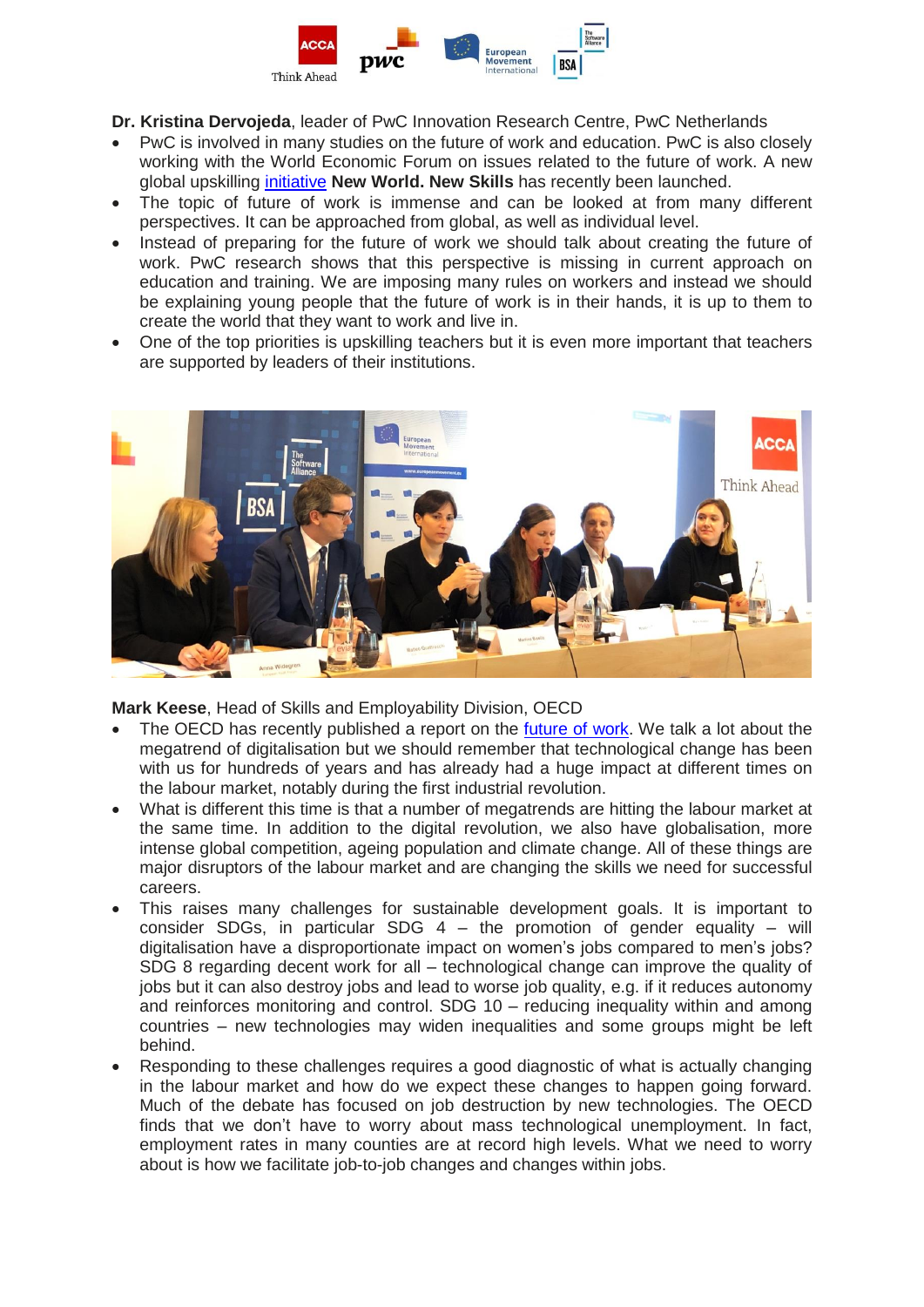

- The OECD's research shows that only about 14% of current jobs have a high risk of being completely automated and employment has been rising overall. However, an additional 32% of workers may see substantial changes in their job as many of the job tasks they perform will be automated.
- In order to address many of the challenges, we must ensure that people have access to lifelong learning and can keep their skills up to date. The answer lies in SDG 4 – access to quality education and lifelong learning.
- We need to understand how well are countries doing in achieving this goal. According to the OECD's recent [report](http://www.oecd.org/fr/publications/getting-skills-right-future-ready-adult-learning-systems-9789264311756-en.htm) on *Future-Ready Adult Learning Systems*, not well enough. All countries can do better in improving their adult learning systems.
- There is a substantial skill mismatch across European countries. Countries are failing in their initial education to provide skills that young people need to successfully enter the labour market. This is not just the technical skills, social and emotional skills are also very important in the modern labour market.
- Moreover, i terms of lifelong learning, only about 40% of adults across the OECD countries have participated in any learning in a 12-month period, with enormously variation within and between countries.
- Many adults are disengaged from learning. About 82% of adults report that they are not interested in learning, in fact they often face time or financial constraints. Therefore we must make learning more flexible and do better in financing adult learning.
- A better job must be done in providing information about future skill needs and the training that is needed,.
- The social partners must be involved; they have a key role, it is not just up to the governments to act.
- If we take these changes on board, we can take a proactive stance and shape the future of work with our policies.
- Digital tools can be a part of the solution, not just a part of the problem. They provide a more individual way of learning – we all have different needs and styles of learning. However, part of the problem is that not all adults have the necessary digital skills to use these tools; we cannot just simply rely on digital tools, we must ensure that basic programmes to improve digital skills are provided. Moreover, it is not just having digital skills that is important but what you do with them that makes the difference.
- We can also use digital technologies to do a better job at forecasting skill needs and making this information accessible for everyone.
- We should also not take skill demands as given as these can be influenced by government policies and business practices. In particular, the quality of management practices matters a lot. Adoption and use of technology really depends on it.
- More generally, we need to avoid taking a passive approach to policy making where we wait for problems to arrive and then try to come up with solutions. We should instead be shaping the future of work.

**Kasia Jurczak**, Member of Cabinet of Marianne Thyssen, EU Commissioner for Employment, Social Affairs, Skills and Labour Mobility

- The available studies and evidence on the impact of digitalisation on the labour market andthe future of work varies – from very optimistic to very pessimistic scenarios. The EU policy approach is based on cautious optimism. The EU recognises challenges associated with the increased digitalisation, but also opportunities that can be captured as long as we are prepared.
- Individuals will experience multiple transitions in their life between jobs and occupations, no longer just one job for life. Businesses also need to take action, especially in upskilling workers. As societies, we also need to be ready for an open discussion, to address fears of many people. The discussion on the future of work needs to take place not only with the people in the know; it must involve all ages and all education statuses.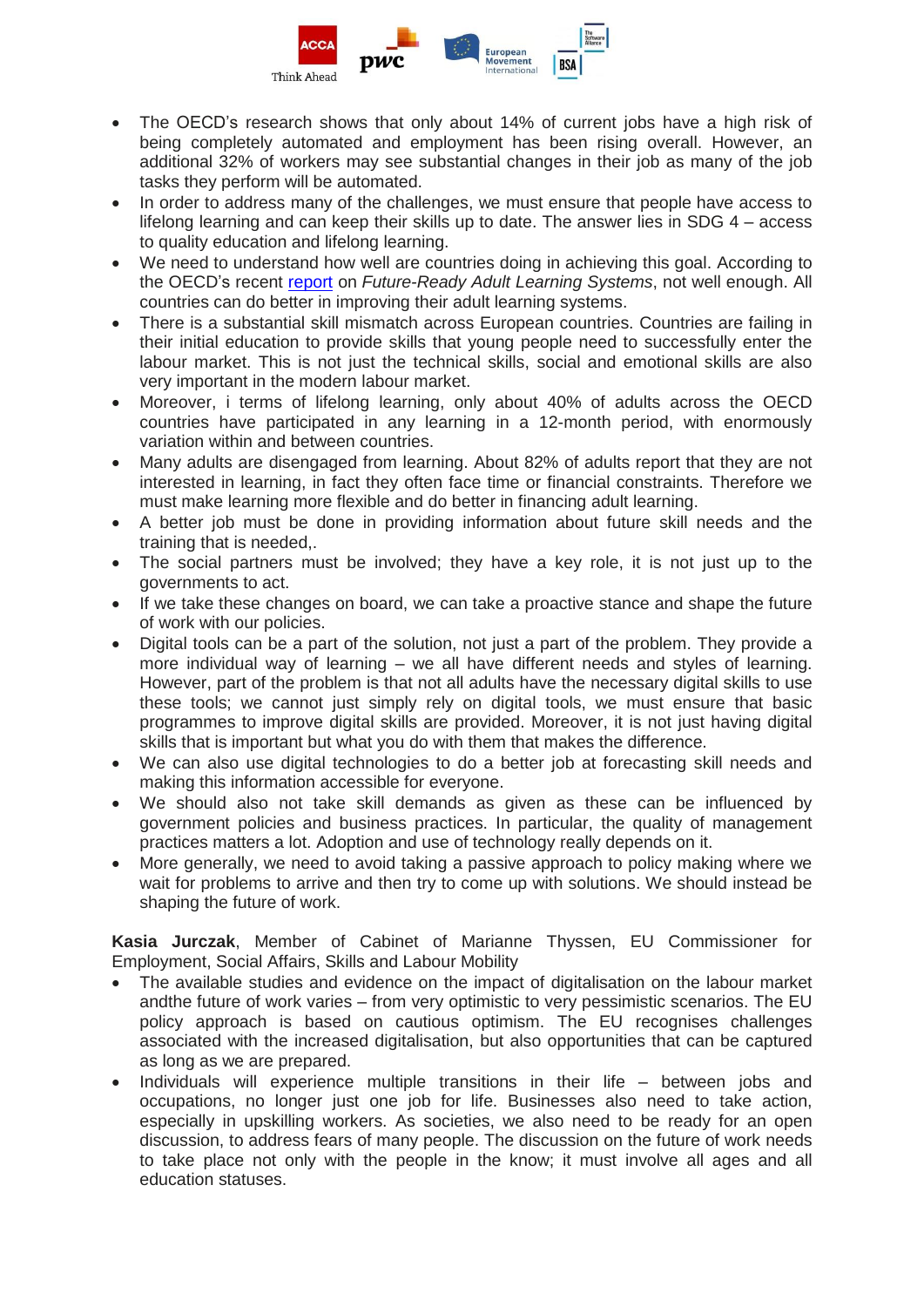

- Alongside with digitalisation, we have to think of social and environmental megatrends that we are facing and the SDGs offer a great framework in this regard.
- Having the right skills is key regarding preparation for digitisation. Having the right links between education providers and employers is very important, as well as adjusting our social security systems to cater for new forms of work.
- We need evidence before taking any action. The recent Joint research Center [report](https://ec.europa.eu/jrc/en/publication/eur-scientific-and-technical-research-reports/changing-nature-work-and-skills-digital-age) on the **changing nature of work and skills in the digital age** shows how the idea of a worker has changed over time. Digitalisation not only creates jobs but also enables other jobs to change. It is not about jobs appearing or disappearing, it is about the content of jobs.
- Jobs that are the most difficult to automate are jobs that require human-specific capabilities, such as creativity, autonomy, sociability. These are the skills that at current stage AI is not able to replace. Jobs of the future will require combination of digital with human skills.
- Vocational education is often being presented as a second choice. However, it can be a great way to upskill or reskill also later in life.
- Europe has a huge demand of high-level digital skills but there is also a huge gap in delivery of courses. The future EU budget, an in particular Digital Europe Programme, is foreseeing funding for courses on high-level digital skills. Basic digital skill are also very important, however many people don't have reading or writing skills which makes it more difficult to operate digital tools.
- As regards to EC plans in the area of future of work, skills will remain high on the agenda. The mandate letter of the incoming Commissioner for Jobs Nicolas Schmit mentions update of the skills agenda. One of the elements will be exploring the possibility to have individual learning accounts. Like with any commission initiative, stakeholders will be invited to contribute to public consultation and express their opinion on the aspects of this new initiative.
- The issue of career guidance is very important.
- When it comes to the approach in addressing digitalisation and the rise of Artificial Intelligence, the US has taken a corporation-driven approach; Europe promotes a very unique approach that puts human in the centre of policy making. This will continue in the new European Commission.
- While education is a national competence, EU is introducing some soft measures. An important aspect of quality education are good teachers. Not only teachers of digital skills but all teachers across the board need to be upskilled and be able to use digital technologies to teach their subjects in an interesting way.

### **Martina Bisello**, Research Officer, Employment Unit, Eurofound

- The future of work is being shaped by various powerful forces, the so-called mega trends that we are all aware of (technological development, climate change, demographic shifts, globalisation). We can essentially identify three main different vectors of technological change: automation of work, digitisation of processes and coordination by platforms.
- These three elements complement each other, however among the three, automation of work is the one that has very important implications in terms of human input, structure of employment by sector and occupation, and therefore the skill needs.
- According to Eurobarometer 2017, around 70% of respondents fear that robots will steal their jobs and that they destroy more jobs than they create. It is necessary to acknowledge that there is a substantial difference between replacing technologies that make jobs and skills redundant and enabling technologies that make people more productive in existing tasks or increase the quality of the output. For instance, the use of computer-aided diagnosis has become a part of the routine screening process in many hospitals, but has not replace radiologists in detecting lesions and assessing the extent of the disease; instead it gives them a second opinion with which to improve and adjust their initial diagnosis. Another example is the use of collaborative robots or 'cobots' in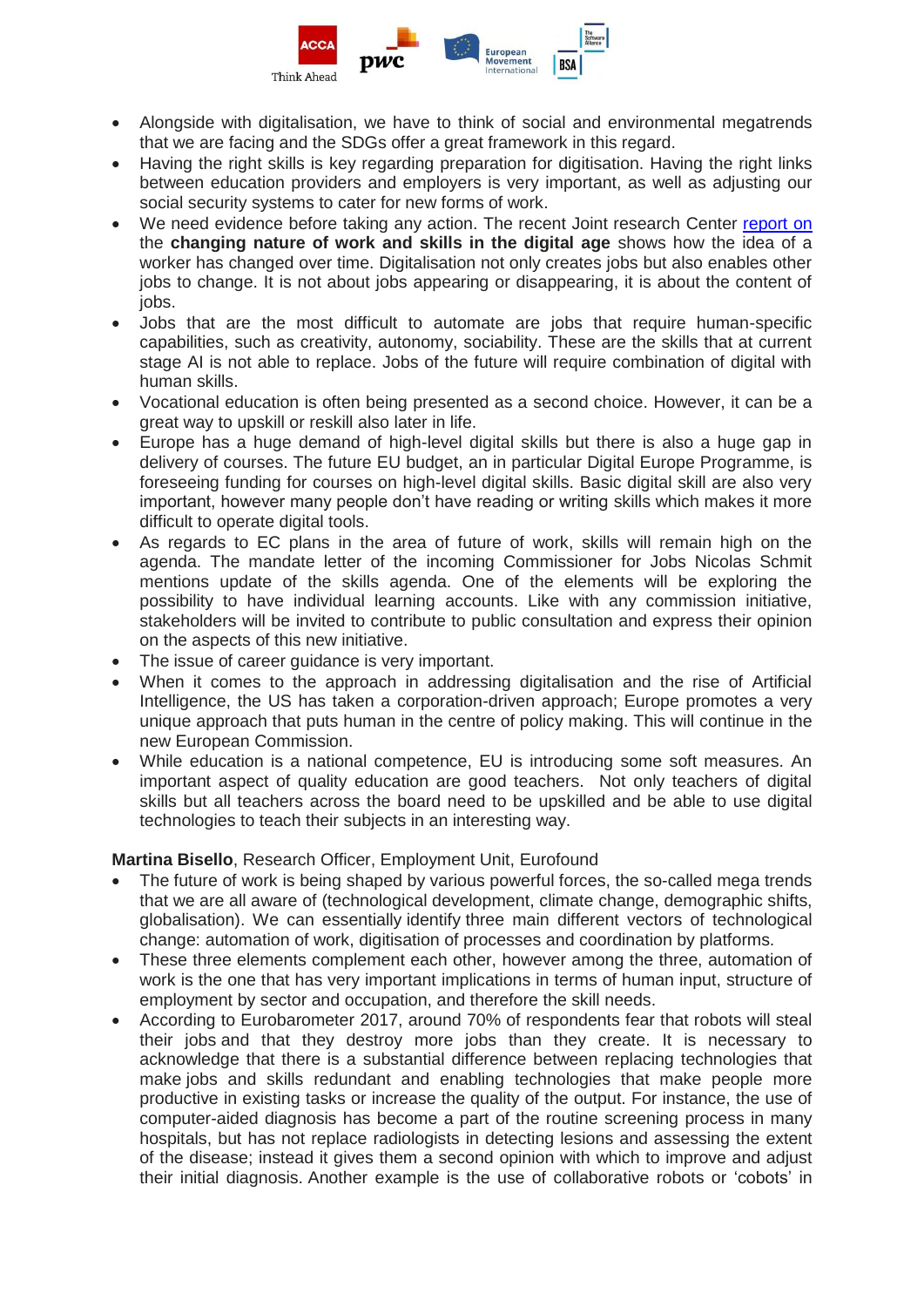

manufacturing. These are light and mobile robots designed to work alongside with humans and/or safely directly interact with them in a shared space. Cobots are generally used to automate repetitive, unergonomic tasks - such as fetching and carrying heavy parts, machine feeding and final assembly.

- Replacement of specific tasks within jobs will change job profiles. Around 20% of workers who use computers or computerised equipment will experience change in their main job tasks.
- In terms of jobs profiles, a recent qualitative [Eurofound](https://gbr01.safelinks.protection.outlook.com/?url=https%3A%2F%2Fwww.eurofound.europa.eu%2Fpublications%2Freport%2F2018%2Fnew-tasks-in-old-jobs-drivers-of-change-and-implications-for-job-quality&data=02%7C01%7CVikte.Adduci%40accaglobal.com%7Cfb3f101c2cd5438fdb0708d74c9f97fa%7Cf2e7de2c59ba49fe8c684cd333f96b01%7C0%7C0%7C637062121038202011&sdata=EiVFXCB%2FB%2FcIA5Y%2FDWUZaBrgi5nC%2BTI%2FVqMWGMLlU34%3D&reserved=0) study on the Future of Manufacturing based on workers' interviews has found evidence of **"**blue collar jobs" turning white, in the sense that workers in traditional manual semi-skilled jobs now performing more intellectual tasks than before, relatively to physical tasks which are instead decreasing. This is the case for instance in the automotive sector, where we can find the highest density of industrial robots. The increase in the use of digitally controlled equipment in production requires workers to have more developed ICT skills, to be able to read technical documentation and dealing with numerical information, to know how to handle errors and troubleshooting production lines.
- Predicting future skill needs is a challenging exercise. However, we can see that in recent years all the occupations that have expanded are either professionals or service and commercial managers who require a combination of ICT use and social skills, like communication, empathy or teamwork.
- In terms of ICT skills, the EU labour force has still an insufficient level and the gap should not be underestimated (although considerable variation among MS shows that there are some positive examples too). While already 90% of future jobs require some level of digital skills, 43% of Europeans lack basic digital skills (DESI, 2017 data). The gap between demand and supply for advanced digital skills is expected to widen even further: in 2018, 53 % of companies had difficulties in filling vacancies for ICT specialists (DESI, 2019). A new JRC study shows that overall academic provision in advanced digital skills in the EU (AI, high-performance computing (HPC), and cybersecurity) is low.
- Social skills are becoming increasingly important in terms of employability and remuneration. We should keep encouraging initiatives that help fostering them.
- At the macro level, institutional and social factors also play a role in shaping technological change. There is a critical gap in analysing how new technologies may play out, the scope for social actors to shape different outcomes, the role of power and interests in shaping state intervention (e.g. through public policy).
- At the micro/company level, the ultimate predictor of automation is the way work is organised. If work is organised in the way that human attributes, such as emotional intelligence, are minimised, and work is organised in a very standardised way (the case of platform economy work), this can facilitate further automation of work.
- Technological change has a great potential in making Europe leader in sustainability transition. We should make sure that this transition is socially inclusive and fair.
- Training the trainer is fundamental when it comes to digital skills. The [EC Digital](https://ec.europa.eu/education/education-in-the-eu/digital-education-action-plan_en)  [Education Action Plan](https://ec.europa.eu/education/education-in-the-eu/digital-education-action-plan_en) must also be mentioned.
- Key recommendation for policy makers: fear of technological development should be transformed into opportunities.

**Matteo Quattrocchi**, Senior Manager, Policy - EMEA at BSA | The Software Alliance

 A recent report on software jobs published by [Software.org,](https://software.org/initiatives/) the BSA Foundation, incorporating analysis done by the Economist Intelligence Unit, found that all in, software was responsible for €1 trillion of total EU value-added GDP in 2016; and that across the EU, work supported by the software industry through direct, indirect, and induced contributions represents 12.7 million jobs. Many of these jobs are very high-skilled.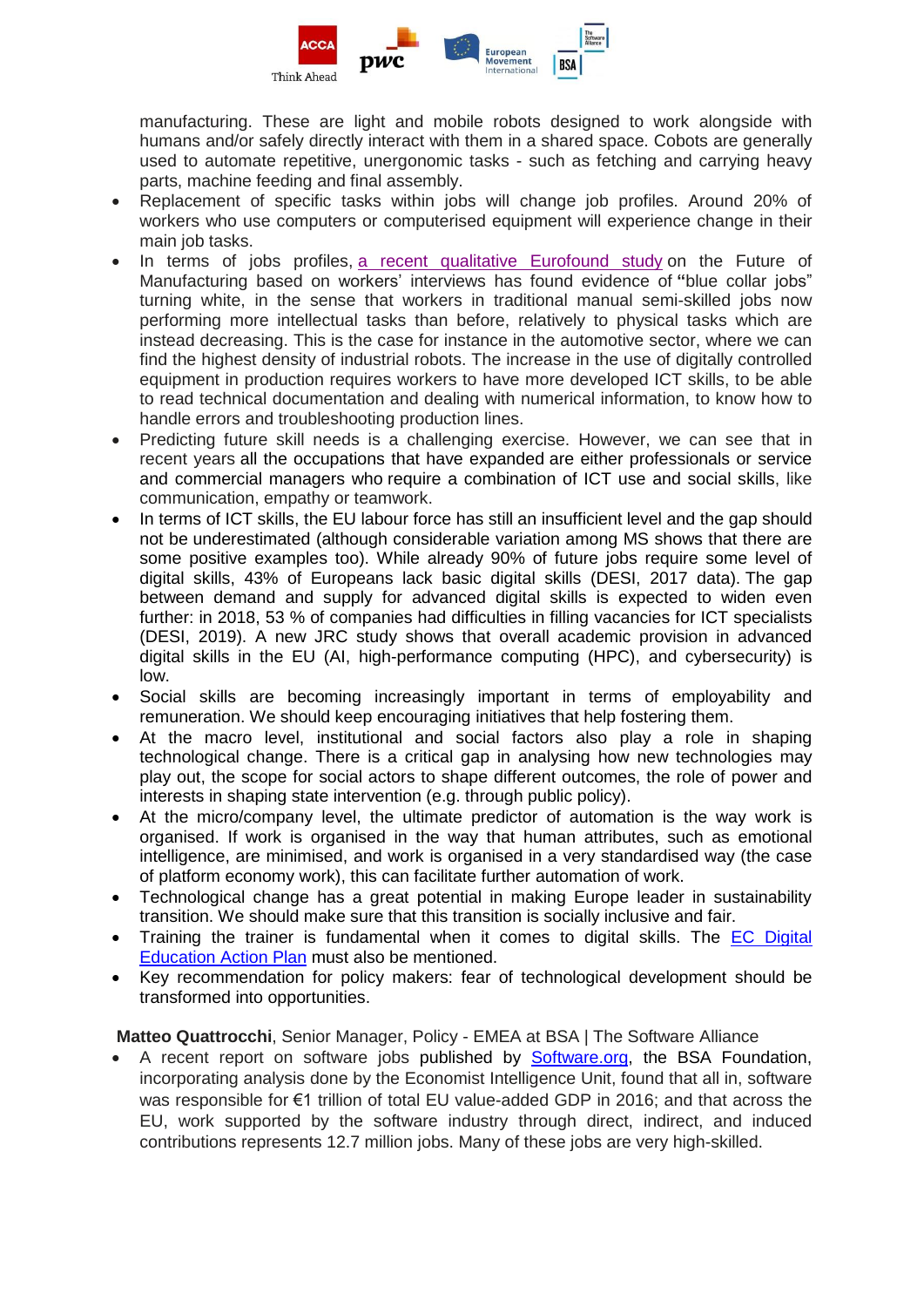

- Jobs in software development, computer programming, and cybersecurity are growing faster than Europe can fill them. But software jobs include far more than coding and programming. There are some sectors that would not be directly connected to software but are actually very affected by digital transformation, for example farming industry – it is very important for today's farmers to be able to manage very complex IT machinery.
- BSA has developed Global Workforce Development Agenda and has drafted four main recommendations.
	- 1. Broaden access to technology;
	- 2. Expand workforce retraining;
	- 3. Create alternative pathways to the evolving workforce;
	- 4. Improve access to Science and Technology education.
- Digital technologies are revolutionising every sector and it is therefore important that we are able to understand and harness new opportunities. This starts at school and university, and continuous during professional life.
- As regards to broadening access to technology, increasing possibilities for people to access internet is incredibly important. It increases people's opportunities, for example in job search, at the same time it allows access to additional education opportunities, such as online learning.
- Regarding education, it is essential to have the right tools. Schools must have the proper technological support.
- As regards to workforce retraining, it is fundamental that private and public sectors create opportunities. The private sector must be more flexible in creating opportunities for workers to train on the job or after work.
- Creating alternative pathways for workforce might be a complicated task because it is geographically and sector-specific. Apprenticeship programmes and technical schools can contribute a lot in this area.
- Education is foundation to all of this, especially increasing diversity in STEM field. Investment in education should therefore be a priority. Infrastructure is the underlying factor in access to technology.
- Technological innovation is driven by human needs and preferences. Inclusivity is key everyone should be able to voice their opinions. Education remains the most fundamental point – an educated workforce is eventually going to shape the conversation in the right way.
- It is very important for the private sector to be more present at all levels. BSA is actively involved in the programme [Girls Who Code.](https://girlswhocode.com/)

### **Anna Widegren**, Secretary General, European Youth Forum

- The employment circumstances for young people have improved over the past years, however we are still in a situation where 1 in 5 young people are facing poverty and social exclusion. Young people are also facing the highest unemployment compared to any other age group. The transition from education to employment is getting more and more challenging where many young people are caught in a vicious cycle of internships and are not able to access entry level jobs.
- As the world of work is transforming and new challenges are emerging, we need to acknowledge that young people are already in much more precarious situation in the labour market.
- Digitalisation must be considered when talking about future of work, however there are other megatrends that need to be taken into account, such as globalisation, changing demographics, climate change. All these megatrends are interrelated and need to be approached an addressed together.
- Earlier this year we launched a report on the key challenges and opportunities for youth in terms of the future of work. These challenges touch on five key themes:
- 1. Investing in young people's skills.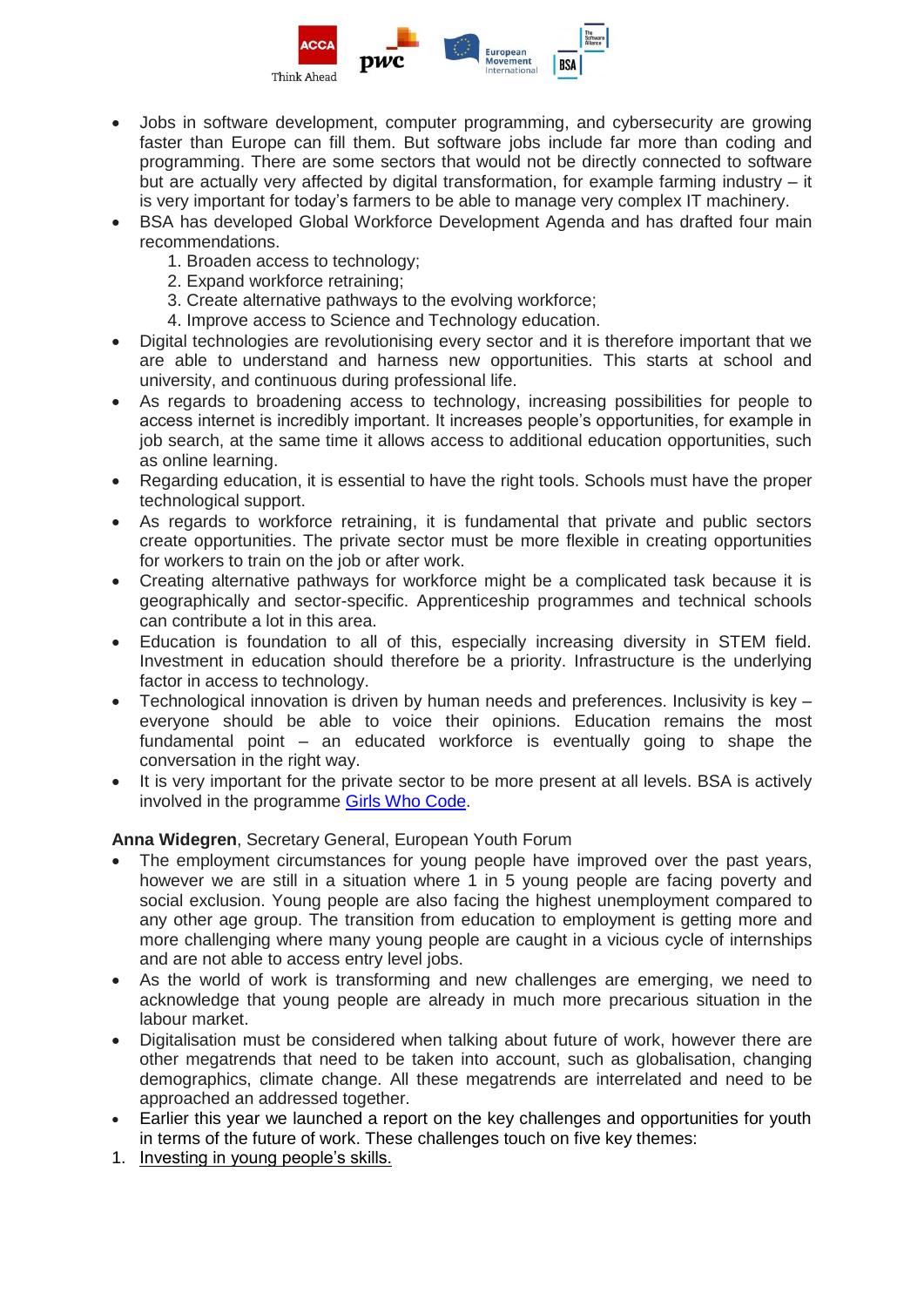

- Young people are often assumed to be "digital natives". This is a myth which fails to reflect that not all young people can afford to access technology or that they have learned the skills necessary to thrive at work. Being able to use technology is not the same as having the right skills. In fact, only 18% of young people feel they have the skills necessary to thrive in the digital economy. Investing in young people's digital skills is key, in line with SDG 4.4.
- There is a shortage of professionals with the skills related to climate adaptation and mitigation despite the strong impacts of climate change, and a lack of education around skills to produce and consume sustainably to protect our environment and achieve the targets set out in Goal 12 on ensuring sustainable consumption and production patterns and Goal 13 on combating climate change. Thus there is a need to invest in "green skills" that will also enable young people to seize opportunities in the growing green economy.
- 2. Reforming welfare systems and labour legislation
	- New forms of employment and the growing trend towards forced self-employment are jeopardising access to social security. This is a challenge for young people who already face multiple barriers in accessing social protection.
	- Unemployment benefits, based on a contributory model, are often inaccessible for young people looking for their first job, or who have only completed internships or short-term contracts.
	- This is why it is important that in the future the welfare system shifts away from focusing on tackling unemployment and instead focuses on tackling poverty and social exclusion so it is better in line with SDG 1 on tackling poverty.
- 3. Safeguard workers' rights and wellbeing
	- Young people are increasingly seeking jobs that offer a good balance between their personal and professional lives. Young people also tend to look for jobs that have societal cause or reflect their values and have ethical elements in it.
	- Technology offers the opportunity to improve work-life balance by defining work hours or performing telework. However, increased use of technology for work progressively blurs the line between private and working time. Many workers are never able to truly disconnect from work which can lead to absenteeism and burnout. As such, policies like the right to disconnect may be essential for the future to ensure the wellbeing of young works and to promote work life balance.
- 4. Create a youth-friendly labour market
	- Although decreasing, the youth unemployment rate was still more than double that of the general population in 2018. This illustrates that current labour market policies are not inclusive enough for youth. Employers must be encouraged to invest in entrylevel jobs for young people, thereby investing in the development of their own future workforce.
	- Governments have a responsibility to strengthen the quality of on-the-job learning experiences to improve their educational value and ensure that young people can fully enjoy their social and economic rights for example through strong regulation on apprenticeships and internships.

5. Invest in a new economy

- Many of the challenges we face as a society today are the result of an economic system rooted in maximisation of short-term profit. Yet this system is unsustainable and risks only exacerbating inequalities in the future.
- To combat this, alternative business models that support human and planetary wellbeing are on the rise. These models offer young people a 'socially responsible' job and, as they are based on democracy, participation and empowerment.
- The transformational nature of the megatrends of the future will naturally change the role of work in our lives. People are looking for work that does not only generate income but also has a contribution to society. We need to make sure that social and economic inclusion is a part of that. People need to have continuous learning opportunities.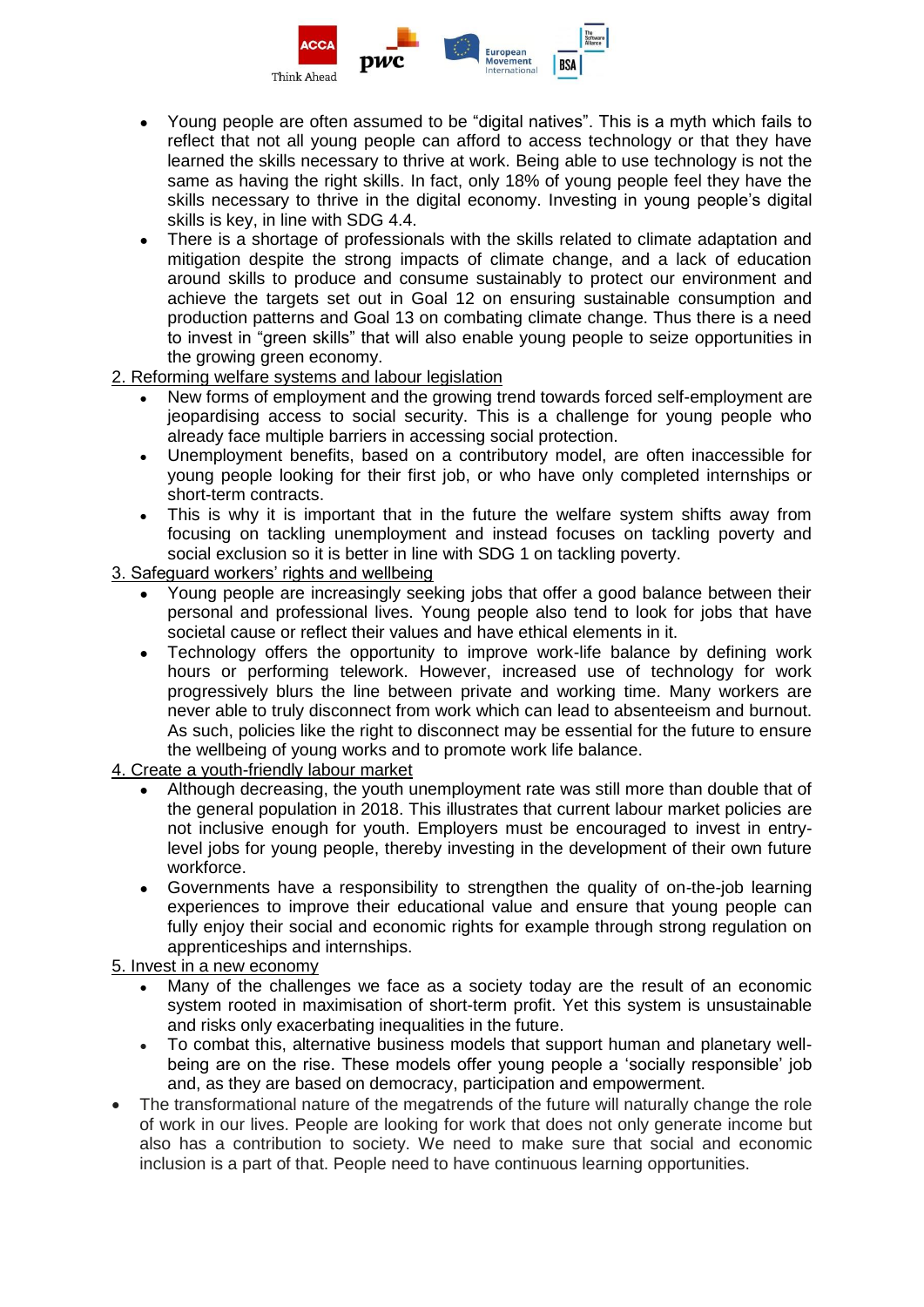

- Jobs, such as teaching or nursing, have to become more valuable in our society. Furthermore greater recognition for the added value that being active in community decision-making or in volunteering can bring is important too.
- Employers are looking for soft skills, therefore different types of education must be recognized in order to encourage that.
- Greater recognition for invisible, unpaid work, for example, such as care work or housework, would help enhance gender equality.
- We often tend to perceive that the future of work is happening to us rather than something we can shape. We should stop focussing on what future might look like and start thinking what future we want and how to get there. Youth-inclusive future must be created. Investment in education at all levels and all types of education is truly crucial in order to succeed. It is necessary to create future-proof pre-emptive policies.
- Europe is experiencing ageing teaching force and this must be addressed. Recognising different methods and ways of teaching is important.

### **Dragos Pîslaru**, MEP (video message)

- It is important for the EP Renew Europe Group to support activities that focus on future of work, digitization and the new agenda of skills. We recognize that the future of work is one of the main challenges of tomorrow.
- We are facing challenges of technology, demography, migration and others. We have two options: one is to be reactive about it, try to be defensive and regulate; the other option, which is preferred by the Renew Europe, is to be forward looking and anticipate how to move things forward.
- The debate on future of work is being highlighted by many international organisations, such as ILO or OECD. We are dealing with a lot of uncertainty and volatility. New technologies and demand for new skills that are triggered by digitisation bring uncertainties but also opportunities for better productivity and competitiveness, also better work-life balance.
- We need to see upskilling and reskilling as integrated part of our lives. Education has become much more complex and we need lifelong learning.
- Vocational training still bears the stigma of being the alternative for less gifted students. We should go beyond this level of understanding and see education as an integrated process where theoretical and vocational training are working together for the benefit of competences and skills that we need.
- The European Semester is more and more integrating the social component and the European Commission will be integrating the SDGs. It is important to see that the attempt to fight the unemployment, especially for youth, and reskilling is taking place.

**Riikka-Maria Turkia**, Counsellor for Employment, Finnish Permanent Representation to the EU

- Vocational education training is seen in a very positive light in Finland, however it wasn't always the case. The country has put in a lot of targeted work in order to make it more attractive.
- The future of work is high on the agenda of the Finnish presidency. It is a way to enable sustainable growth. New modern industrial strategy for the EU is something that the presidency is also looking into.
- Digitalisation, artificial intelligence and data economy are drivers of productivity, growth, employment, prosperity and wellbeing in Europe. The Finnish Presidency has promoted an 'economy of wellbeing' - a holistic approach to increase our understanding of how people's wellbeing enhances productivity and generates economic growth in the long term. Any new policy should consider the effects on people.
- Like the European Pillar of Social Rights, the economy of wellbeing recognises the importance of equitable access to quality education and training.